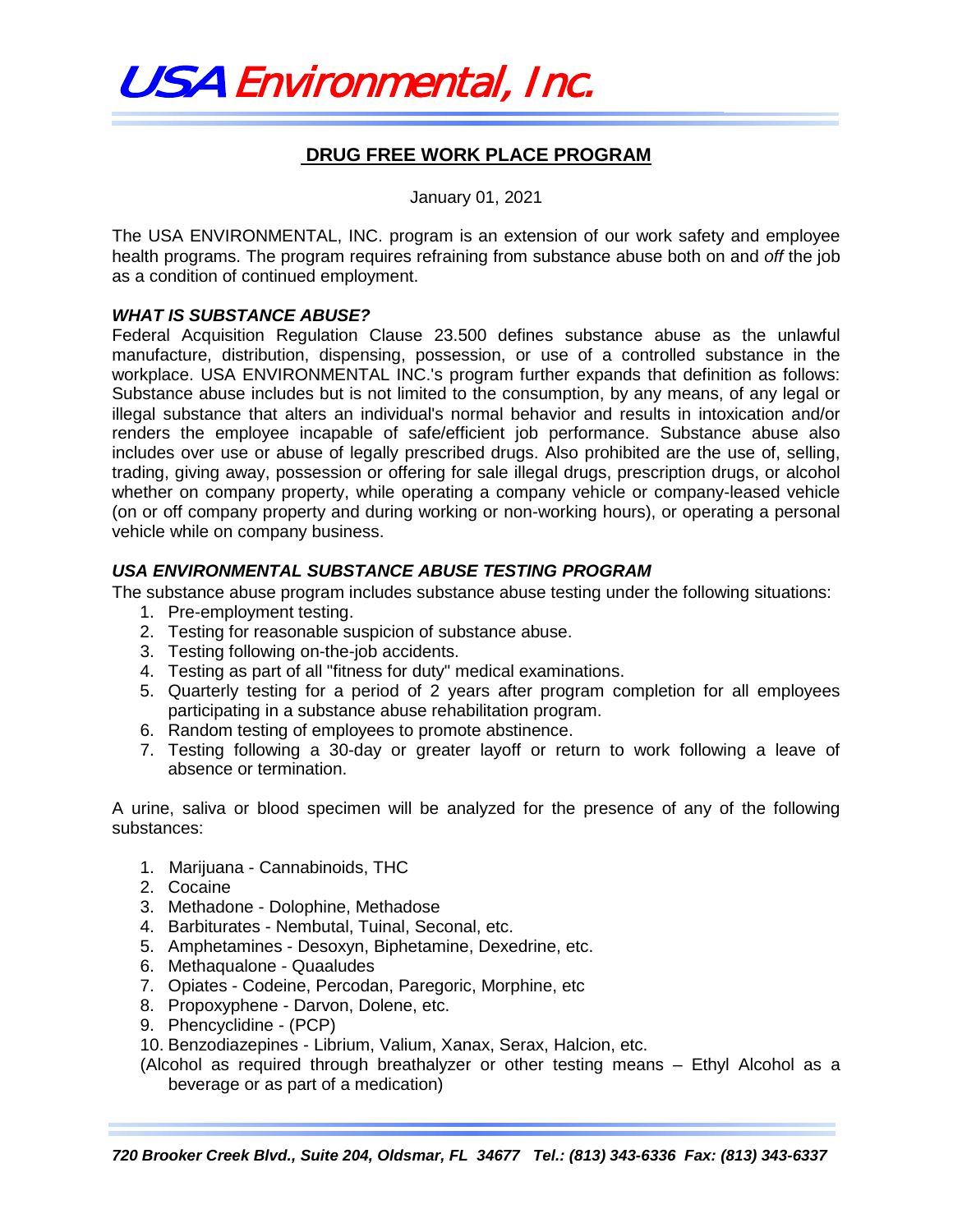Drug Free Workplace Program Page 2

A list of the most common drugs or medication by brand name, common name, as well as chemical name, which may alter or affect a drug test, will be provided to all job applicants and employees at the time of testing.

A form is provided for employees or job applicants to report, voluntarily and confidentially, the use of prescription or non-prescription medications both before and after being tested.

Specific confirmation testing will be performed for all positive screening test results. Employees testing positive for prescription drugs that are commonly abused must produce evidence from their attending physician to justify the treatment necessity for use of the drug(s).

USA ENVIRONMENTAL, INC. is responsible for testing costs, except for test costs incurred by the employee or job applicant challenging test results.

#### *RANDOM TESTING*

Unless prohibited by law, USA ENVIRONMENTAL, INC. reserves the right to randomly test its employees for substance abuse. The number of personnel tested and the frequency of tests will be solely at the discretion of USA ENVIRONMENTAL, INC. or as contractually specified by USA ENVIRONMENTAL INC.'s clients.

### *REASONABLE SUSPICION TESTING*

Employees reporting to work or a USA ENVIRONMENTAL, INC. job site who demonstrate impaired conduct will be interviewed by two (2) supervisors or managers to determine the cause of the irregular behavior.

If both supervisors conclude that the irregular behavior is unsafe the employee will not be allowed to continue working and will be transported home or to a medical facility. The employee will not be allowed to drive any motor vehicle. If a medical problem is not the cause, the employee may be tested for substance abuse. The employee may also be tested for substance abuse regardless of the cause of irregular behavior.

Reasonable suspicion testing shall also be conducted when there is:

- 1. An independently corroborated report of observed substance abuse.
- 2. Evidence that an individual tampered with a drug test during his or her employment with USA ENVIRONMENTAL, INC.
- 3. Information that an employee caused or contributed to an accident while at work.
- 4. Evidence that an employee has used, possessed, sold, solicited, or transferred drugs while working on USA ENVIRONMENTAL, INC. premises or while operating vehicles, machinery or equipment belonging to USA ENVIRONMENTAL, INC.

Supervisors will complete an incident report for observed irregular conduct, documenting their observations and the results of the employee interview. Final disposition of the incident will be documented with signatures and the dates listed by both supervisors.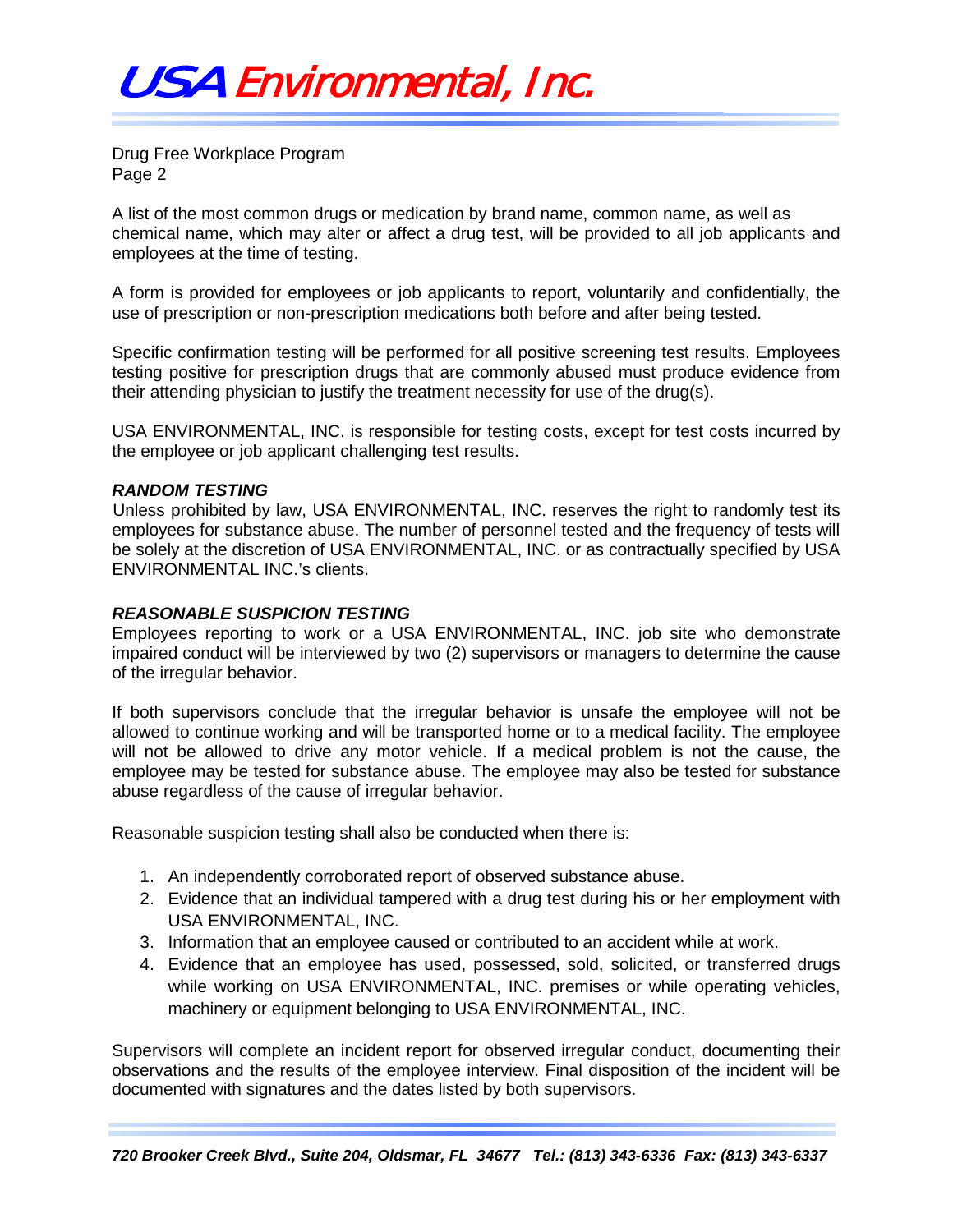# USA Environmental, Inc.

Drug Free Workplace Program Page 3

A copy of the supervisor's report will be provided to the employee with appropriate employee's signature of receipt.

This confidential Incident Report will be retained by USA ENVIRONMENTAL, INC. for a period of at least one (1) year.

## *CONSEQUENCES OF POSITIVE TEST OR TEST REFUSAL*

Refusal or failure to submit to testing or positive test results following an on-the-job injury disqualifies an employee from Workers' Compensation benefits.

Testing positive for abused substances will eliminate applicants from employment consideration.

Any employee may be terminated from employment for a positive test result. Refusal or failure to submit to testing following an on-the-job accident or random test will result in termination of employment.

Any employee who is given a "second chance" must seek treatment. Time away from work for treatment will be in a leave without pay status. The USA ENVIRONMENTAL, INC. Employee Assistance Program (EAP) will coordinate the employee's treatment plan. If the employee is enrolled in the employee health benefit plan or another medical plan, it may provide benefits to help pay for this treatment.

A second positive test for abused substances will result in termination.

## *OTHER GROUNDS FOR TERMINATION*

An employee bringing onto the USA ENVIRONMENTAL, INC. premises or job sites; having possession of; being under the influence of; possessing in the employee's body, blood or urine (at levels exceeding or equal to established cut-off levels, 38F-9.007 (4)); or using, consuming, transporting, selling, attempting to sell, or giving away any illegal drugs (including prescription drugs illegally obtained or prescribed for the individual only), or alcohol, at any time, is guilty of misconduct and is subject to discipline to include discharge, suspension without pay or other actions even for a first offense. USA ENVIRONMENTAL, INC. reserves the right to inspect the property and person of individuals suspected of illegal drug or alcohol possession while on company property or at company job sites (see Right to Inspect).

#### *CHALLENGING TEST RESULTS*

An employee may challenge a confirmed positive test by submitting an explanation in writing to the Human Resources Department concerning personal circumstances that might have affected test results. This challenge must be submitted within 5 working days following the employee's notification of a confirmed positive test result. The donor of a tested specimen will be responsible for providing all necessary documentation, i.e., a doctor's report, signed prescription or current prescription container with relevant information and other related supporting documents.

USA ENVIRONMENTAL, INC. will, within 15 days of receipt of the employee's written explanation or challenge of positive test results, provide a written explanation to the employee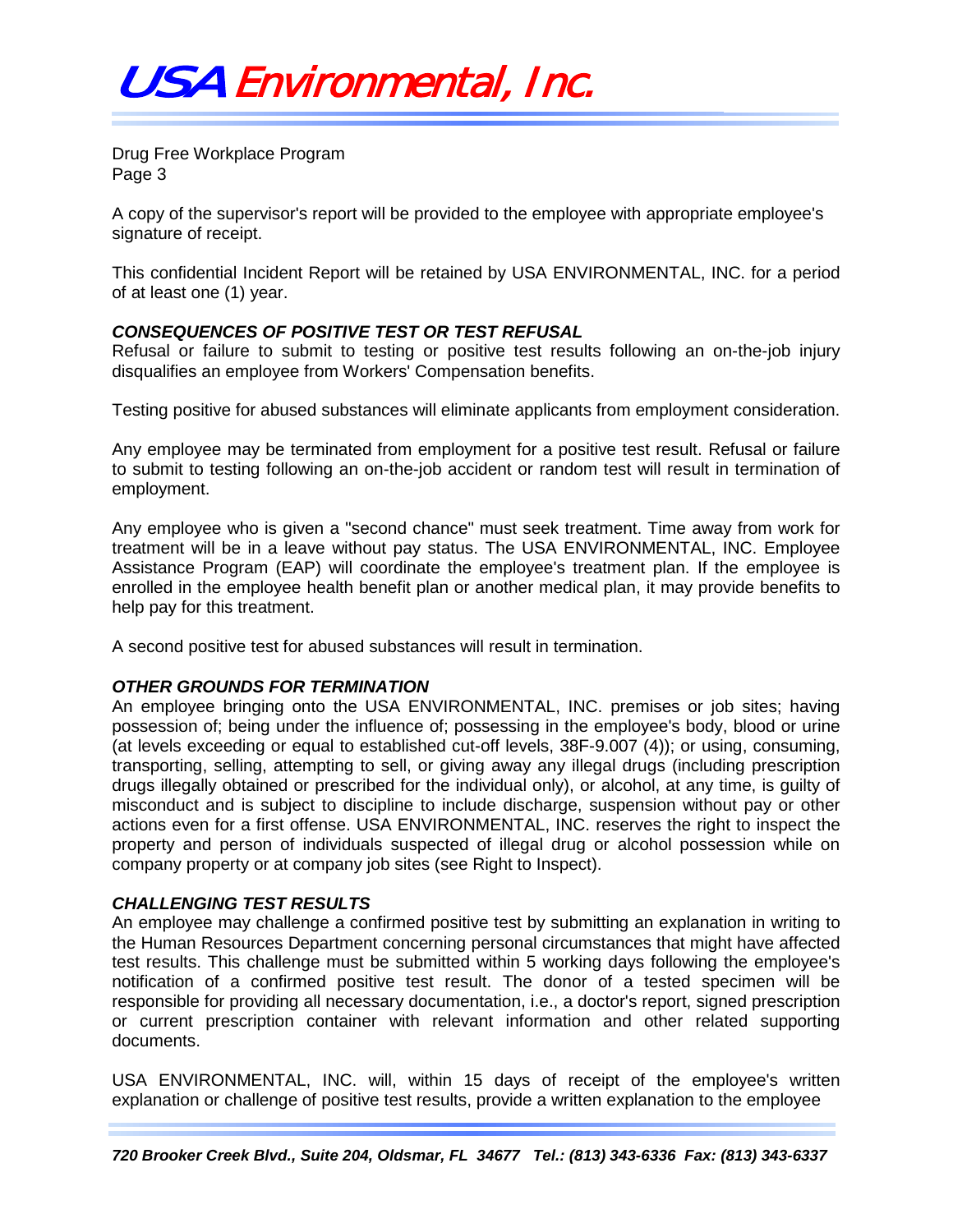

Drug Free Workplace Program Page 4

as to whether, and if so, why, the employee's explanation is unsatisfactory, along with a copy of the positive test results.

The employee or job applicant desiring to challenge a test result will be responsible for notifying the original testing laboratory of an alternate HRS licensed laboratory, for the purpose of transferring, under Chain of Custody, a portion of the employee's or job applicant's specimen for re-testing. The employee may have a portion of their original specimen re-tested during a period of 180 days following written notice of a positive test result. When an employee undertakes a challenge to the result of a test, it shall be the employee's responsibility to notify the laboratory and the sample shall be retained by the laboratory until the matter is settled. Retesting will be at the employee's expense.

In the case of a denial of a workers' compensation claim, an employee may undertake an administrative challenge by filing a claim for benefits with a judge of compensation claims, concerning workplace injury. Other challenges not involving workplace injuries must challenge a test result in a court of competent jurisdiction.

Employees or job applicants may call the testing laboratory for technical information regarding prescription or non-prescription medications that may affect test results.

Employees and job applicants may report, in confidence, to their manager or Human Resources Director, the use of prescription or non-prescription medications that may affect job performance or testing results, either before or after testing.

Job applicants or employees whose drug test results are confirmed positive shall not by virtue of the result alone, be defined as having a "disability" under the Americans with Disabilities Act.

#### *GETTING HELP*

Employees who require a treatment program will be referred to USA ENVIRONMENTAL, INC.'s Employee Assistance Program (EAP).

Employees may inspect this program file and/or receive more information on the program on a confidential basis, in the USA ENVIRONMENTAL, INC. Human Resources Office, during normal hours of operation.

### *REQUIREMENT TO NOTIFY USA OF A CONVICTION*

Any employee convicted of a criminal drug statute violation must notify USA ENVIRONMENTAL, INC., Attention: Human Resources Department, within 5 calendar days of the conviction. This notification must be in writing.

#### *CONFIDENTIALITY OF INFORMATION*

All drug test information, reasonable suspicion reports, or other related information concerning an employee or applicant will remain confidential and will not be disclosed except under conditions required by law.

Release of such information under any circumstances, other than those required by law, will be